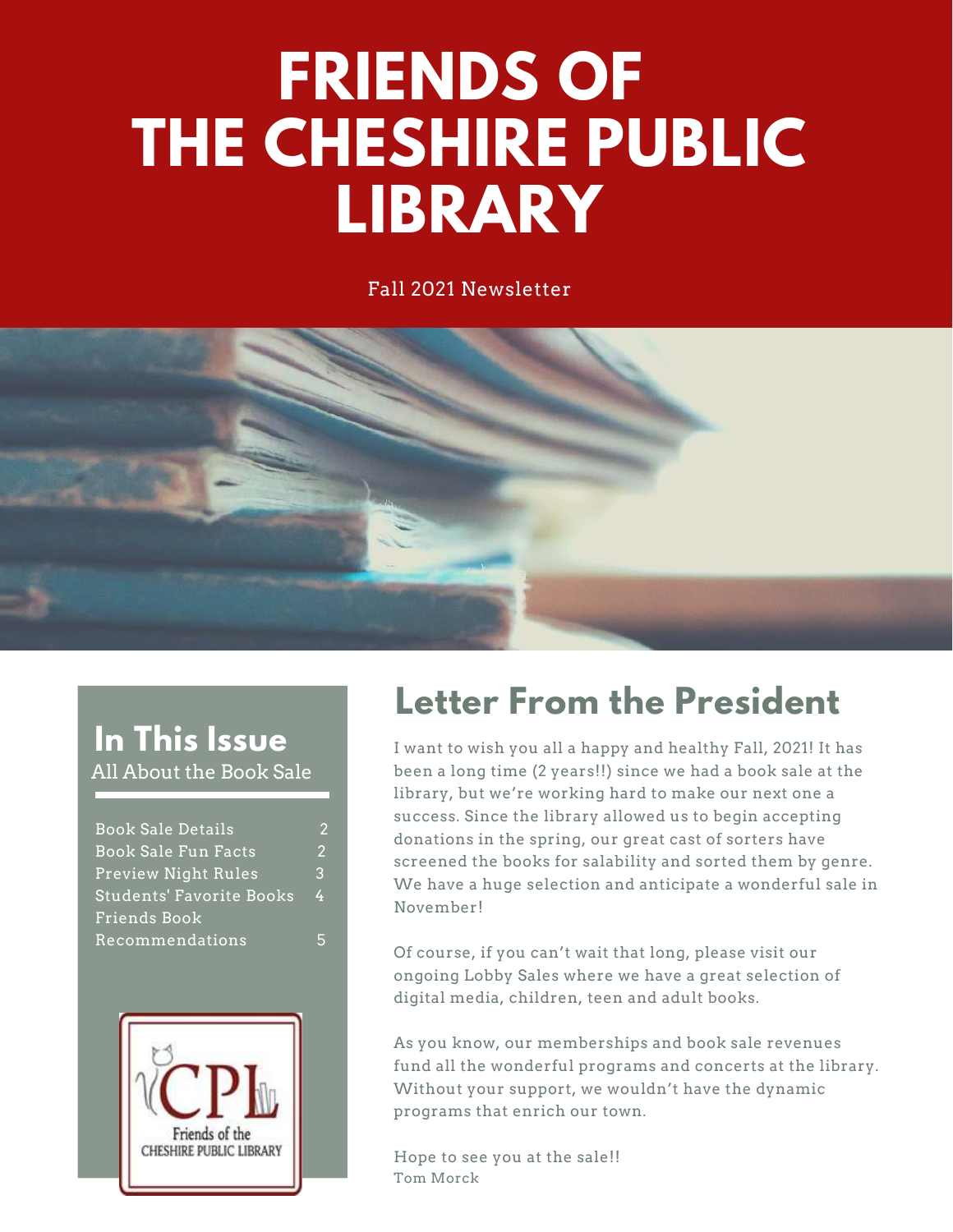#### **The Library Book Sale is Back!**

The Friends of the Cheshire Library's 2021 fall book sale is scheduled for:

Wednesday Nov 17, 5:00-8:00 (preview night for Friends only – new memberships available at the door) Thursday Nov 18, 9am – 8 pm Friday Nov 19, 9am – 4:30 pm Joure Saturday Nov 20, 9am – 4:30 pm

Sunday Nov 21, 11am – 3pm Bag of Books! *\$10 for the first bag (we provide), \$5 for each additional bag*

Attendees must comply with CPL's health precautions.

#### *Interested in volunteering? Contact Deb Morck (dimorck@gmail.com) for more info.*



*Book Sale Fun Facts* 1.Set up takes over 70 volunteers.

2.During the book sale, we need 90 volunteers to restock and cashier.

3.Last sale, we had approximately 18,000 books and 2,500 digital media.

4.After the sale, over 10 non-profit organizations took our leftover books.

5.Over the course of 6 months, more than 360 boxes of books are packed by genre and staged for a sale.

6.Approximately 30% of sales are paid by credit card.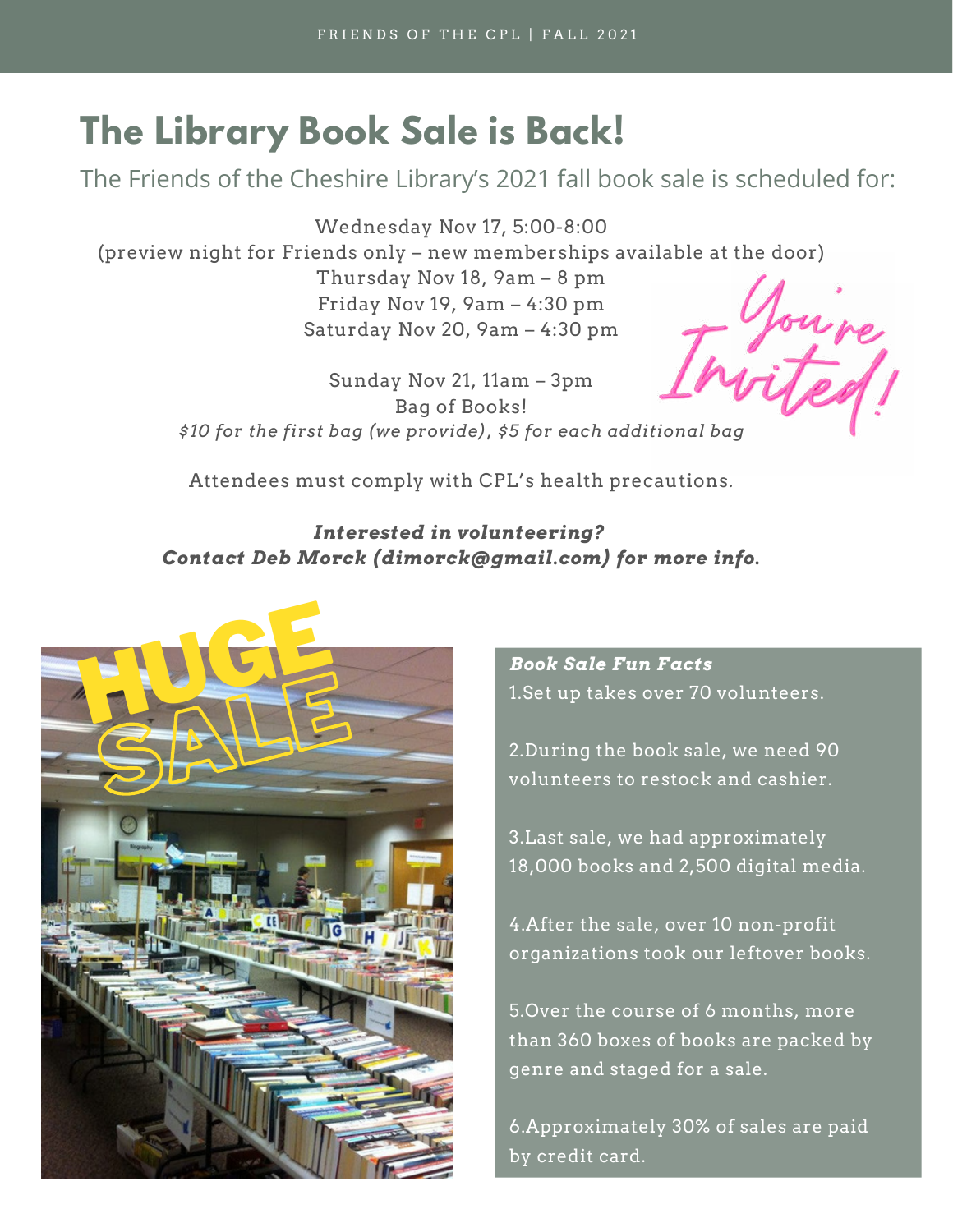### **Preview Night Sale Rules**

To reduce congestion, improve safety, and shorten check out times during Preview Night, the Friends of CPL will be implementing the following:

1.Sale hours will be expanded on Wednesday night from 5:00 – 8:00pm.

2.Attendees must show proof of membership in the Friends of CPL or join at the door. An identification number will be assigned for the night.

3.No plastic bins, Ikea bags, or blankets will be allowed inside the sale area.

4.Up to two "bankers" boxes (or shopping bags) per membership can be used inside the sale area while you are selecting books to purchase. You may bring your own "bankers" boxes, or we will provide ones for your use during the sale. No other size boxes will be permitted.

5.The boxes will be marked with your ID number for identification. Inside the sale area, you must keep your boxes within your control (reach) at all times. Abandoned boxes will be restocked.

6.When a box is full, it can be passed outside the sale area and exchanged for a new empty box marked with your number. The full box will then be subtotaled by cashiers and set aside in a monitored area.

7.All books passed outside the sale room must be purchased.

8.You can transfer the books to your containers to transport home or buy our "bankers" boxes for \$4 each.

9.Anyone blocking aisles, stockpiling books on the floor, or acting disruptively will be asked to leave.

*The idea behind* We are on the Web! *game* of the *notary*. www.cheshirelibrary.org/friends-of-the-library/

*hasten the learning* Follow us on Twitter: @FriendsofCPLCT Like us on Facebook: fb.me/FriendsofCPLCT

*friendly*

*competition.*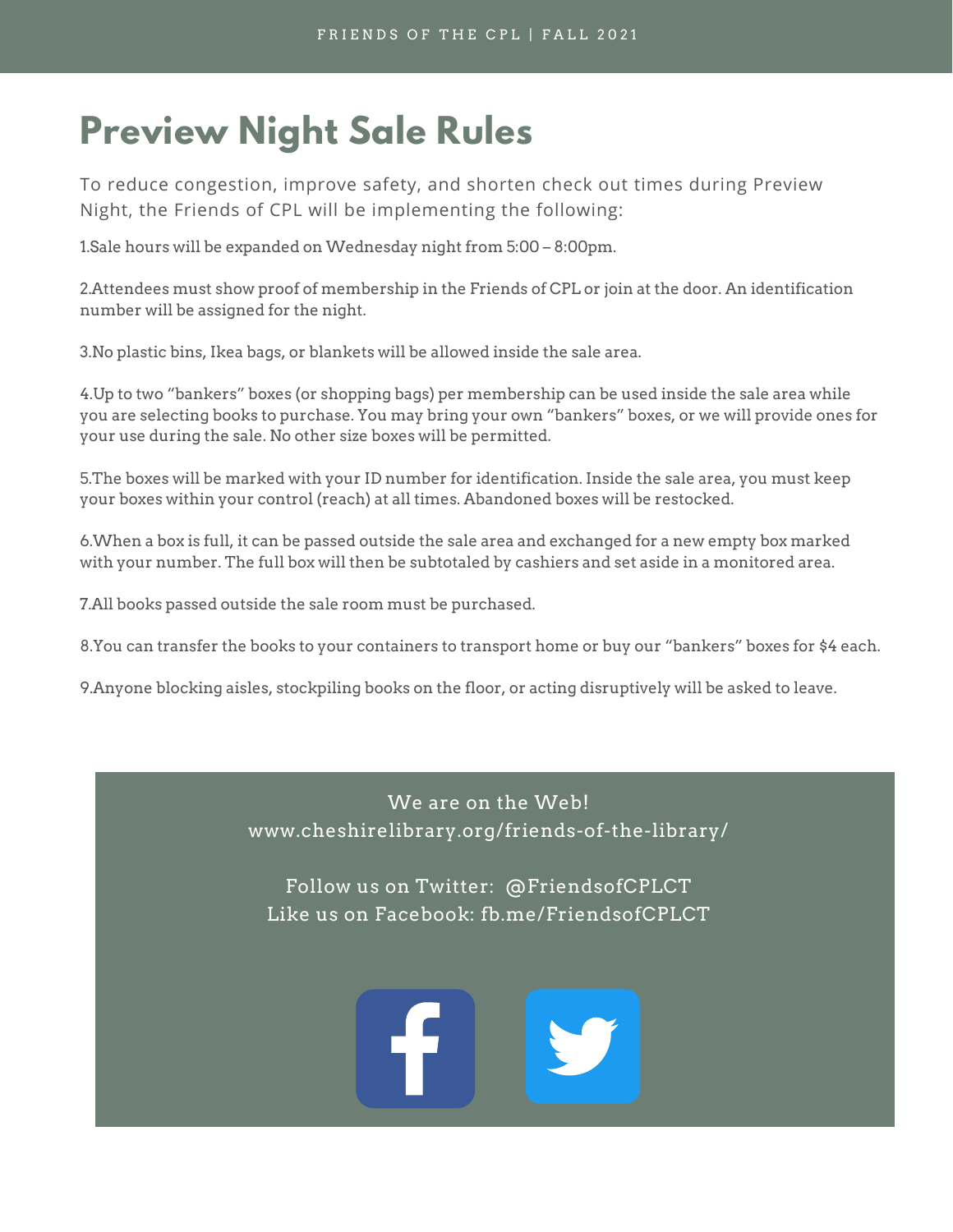## **Scholarship Applicants Share Their Favorite Books**

Did a favorite of yours make the list? **The Books Include:**

Each year, the Friends award scholarships to two graduating Cheshire seniors pursuing higher education. Applicants are asked to submit an essay regarding the transformative effects of a book or books and/or the Cheshire Public Library in the individual's life.

In this issue, we'd like to share a list of books that touched the lives of our scholarship applicants; some at an early age and others within the past few years. Some books were suggested by parents or grandparents; two were assigned by teachers; and then there were the special treasures found in the library.



·*A to Z Mysteries* by Ron Roy ·*Adventures of Frog and Toad* by Arnold Lobel

·*Magic Tree House* Series by Mary Pope Osborne

·*Wonder* by R.J. Palacio

- ·*Divergent* Series by Veronica Roth
- ·*The Chronicles of Narnia* by C.S. Lewis
- ·*Harry Potter* Series by J.K. Rowling
- ·*Touching Spirit Bear* by Ben Mikaelsen ·*Anne of Green Gables* by L.M.

Montgomery

- ·*Light Filters in Poems* by Caroline Kaufman
- ·*Pay It Forward* by Catherine Ryan Hyde ·*Red, White & Royal Blue* by Casey McQuiston
- ·*Gone with the Wind* by Margaret Mitchell
- ·*King Lear* by William Shakespeare
- ·*The Hate U Give* by Angie Thomas
- ·*Slaughterhouse-Five* by Kurt Vonnegut Jr.
- ·*Sybil* by Flora Rheta Schreiber
- ·*Rich Dad Poor Dad* by Robert Kiyosaki
- ·*Relentless* by Julian Edelman
- ·*Relentless: From Good to Great to Unstoppable* by Tim Grover, Shari Lesser Wenk